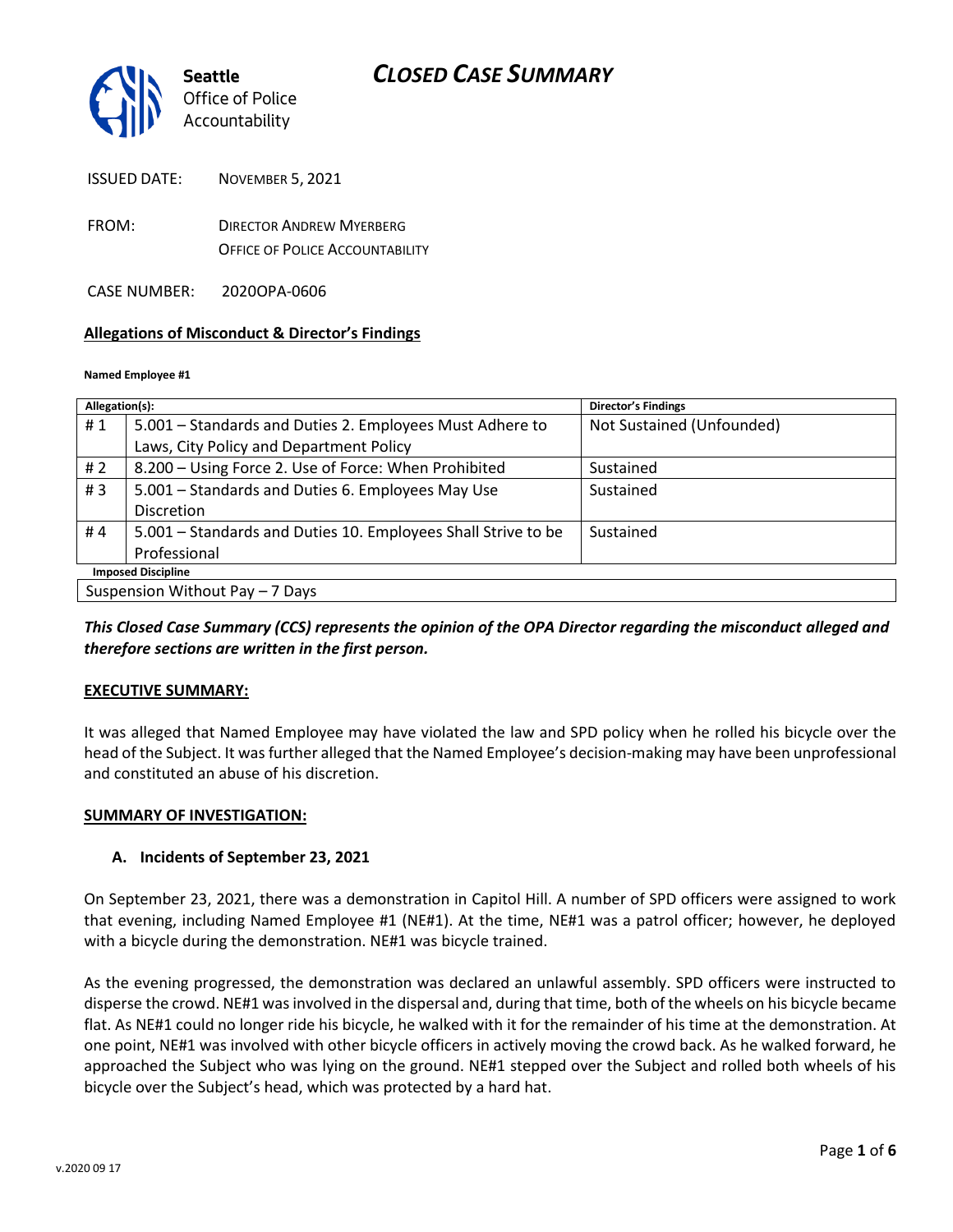

OPA CASE NUMBER: 2020OPA-0606

Video of this circulated on social media and, after becoming aware of the incident, the Department's Force Investigation Team (FIT) commenced an investigation. OPA contemporaneously commenced an administrative investigation and, later, referred this incident for criminal investigation.

The video posted on social media showed NE#1 walking forward quickly with his bicycle on his right side. He was pushing the bicycle as he moved. The Subject was lying with his feet and ankles on the sidewalk and the remainder of his body across the road. His head, with a white helmet on it, was facing the camera. NE#1 approached the Subject, and the video showed that he rolled the front wheel of the bicycle over the Subject's head. NE#1 did not appear to make any attempt to lift the bicycle to move it over the Subject or to move around the Subject. At the time, there appeared to be two other bicycle officers several feet to NE#1's left. No officers could be seen to NE#1's immediate right at the time he first made contact with the Subject. The first contact made a visible impact with the Subject head, causing the head to move down and to the side. NE#1 then rolled the back wheel over the Subject's head. This appeared to push the head down and caused the helmet to partly come off. NE#1 then formed a mobile fence line with other officers and moved and lifted his bicycle up and forward to push a demonstrator back.

There was additional video also posted on social media that showed different angles of the incident. The video described above was the clearest view. One of the other videos, which was longer, provided some additional context of what occurred prior to NE#1 approaching the Subject. It indicated that, approximately two seconds before NE#1 reached him, the Subject laid down in the street and in the direct path of the officers.

## **B. Criminal Investigation and Charging Decline**

The criminal investigation into this matter was conducted by the King County Sheriff's Office (KCSO). The assigned KCSO Detective reviewed video, including Twitter video and Body Worn Video (BWV). The Detective attempted to interview the Subject and NE#1. Both declined, with NE#1 invoking his right under the Fifth Amendment. For his part, the Subject stated the following: "I have decided not to interview. I have no interest in criminal charges being pressed on anyone. I do not recognize the legitimacy of any U.S. court or police department. I want a more stable and peaceful world, not revenge."

The Detective assessed the potential crimes at issue, deeming assault in the fourth degree as being the only one applicable to this case. In reaching this finding, the Detective placed significant weight on the fact that the Subject did not suffer any "bodily harm" from NE#1's conduct, citing to both the photographs of the Subject from that evening and the Subject's subsequent statement made on social media. With regard to assault in the fourth degree, the Detective felt that he could not evaluate it on its merits based on the video as he did not have NE#1's interview.

The Detective reasoned that the officers, including NE#1, had a legal right to move the Subject out of the street and were permitted to use force, if appropriate and necessary, to do so. The Detective further opined that, based on his review of the video, NE#1 purposefully stepped over and rolled his bike over the Subject. The Detective said that, even if this was the case, rolling a bicycle tire over someone would not necessarily be expected to cause someone pain. He distinguished this from kicking someone on the ground or a forceful downward push of the bicycle. The Detective noted that NE#1 might have several defenses against a conclusion that he engaged in assault. The Detective explained that the Subject laid in front of NE#1 and directly in NE#1's path two seconds prior to contact being made and that there may have been a number of reasons why NE#1 felt obligated to continue forward in that direction and in line with the group of officers he was with. The Detective also believed that NE#1 could make the argument that he was not focused on the Subject and was, instead, looking beyond him and to where he was moving. The Detective lastly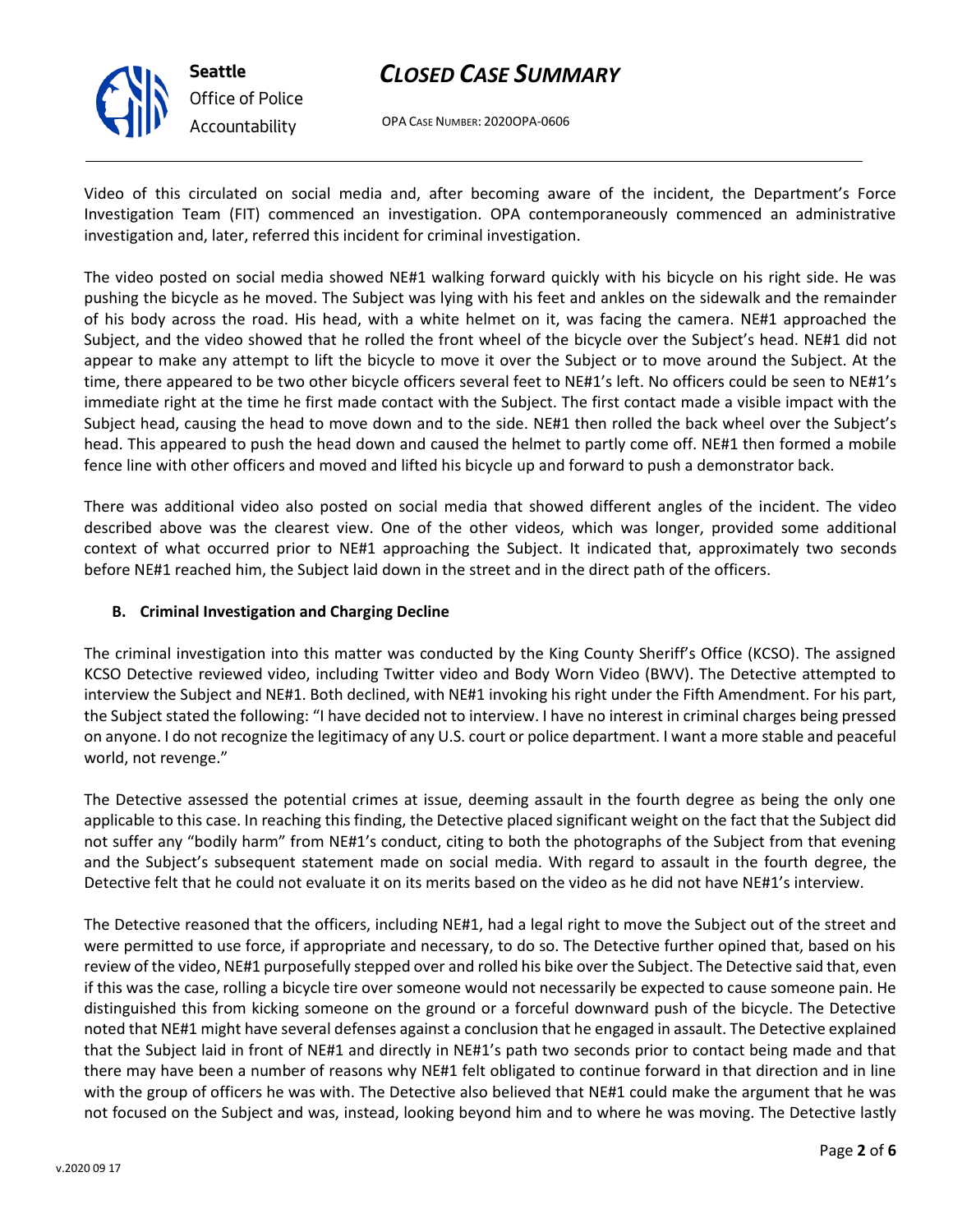OPA CASE NUMBER: 2020OPA-0606

speculated that, due to the Subject's frequent involvement in the protests and other situations in which he had purposefully obstructed officers for the purpose of being arrested, that the Subject may have expected or sought to be arrested. The Detective reasoned that, as such, NE#1 could argue in his defense that the contact that occurred may not have necessarily been "unwanted," as would be required to prove assault. While recognizing that NE#1's decisionmaking was problematic, the Detective concluded that there was not probable cause to find that NE#1 engaged in an assault.

While no probable cause was found, the case was referred to the City Attorney's Office (CAO) for a charging decision consistent with established processes. After reviewing the case for nearly two months, the CAO declined to prosecute. In reaching this decision, the CAO cited the Subject's failure to cooperate with the prosecution. The CAO did not provide any further reasoning concerning why they felt that they could not proceed without the Subject given the existence of the video.

## **C. Interviews of Named Employee #1**

The same day that the CAO declined to file charges, NE#1 was interviewed by FIT. He was subsequently interviewed by OPA on April 30, 2021.

NE#1 provided substantially similar testimony to both FIT and OPA. He recalled that he was assigned to work at a demonstration that occurred after a Kentucky grand jury issued its findings into the fatal shooting of Breonna Taylor by police officers. He said that he was aware that officers in Kentucky had been shot during protests that had occurred there earlier that day. He was told by a supervisor that this occurred while the officers had been pushing the crowd back and he said that he was particularly on guard because of this. NE#1 told OPA that the officers followed the demonstration as it proceeded. There was intelligence provided to the officers that the demonstrators could turn and attack the following police vehicles as had occurred in another state. The plan was for the police bicycles to remain back and move in if needed. Eventually, the demonstrators began moving items into the roadway. Officers, including NE#1, formed a line and began proceeding towards the crowd. Some people within the crowd threw rocks at the officers and continued to move items into the street.

He stated that the protest became more unruly as it went on and, eventually, a Captain gave the order to disperse the crowd. Officers began to do so, and the crowd moved back towards Cal Anderson Park and the East Precinct. While there, a demonstrator struck an officer in the back of the head with a baseball bat. The crowd continued to be unruly, with one demonstrator throwing what appeared to be a firework at officers who were in the precinct sally port. The bicycle officers, including NE#1, emerged from the sally port, and again tried to move the crowd. At that time, NE#1 rode into a hole on the road and noticed that his rear tire popped. He determined that there was no way to get it fixed and did not want to leave the other officers. He tried to keep riding his bicycle until he noticed that the front tire was also flat. He then decided to begin walking with his bicycle. Again, he did not feel that it was an option for him to walk away at that time. He lost his squad but hurried forward and caught up with another group of officers. Together, they began to move forward in a line to push the crowd back. NE#1 moved forward while wheeling his bicycle as fast as he could in order to keep up.

At that time, NE#1 noticed the Subject lay down in the street. When this occurred, NE#1 thought that he needed to stay on his line and could not move as it might confuse the officers following behind him. NE#1 believed that he could step over the Subject and lift his bicycle while doing so. He proceeded forward and felt that he did, in fact, lift the bicycle over the Subject. He had no further interaction with the Subject that evening.



**Seattle**

*Office of Police Accountability*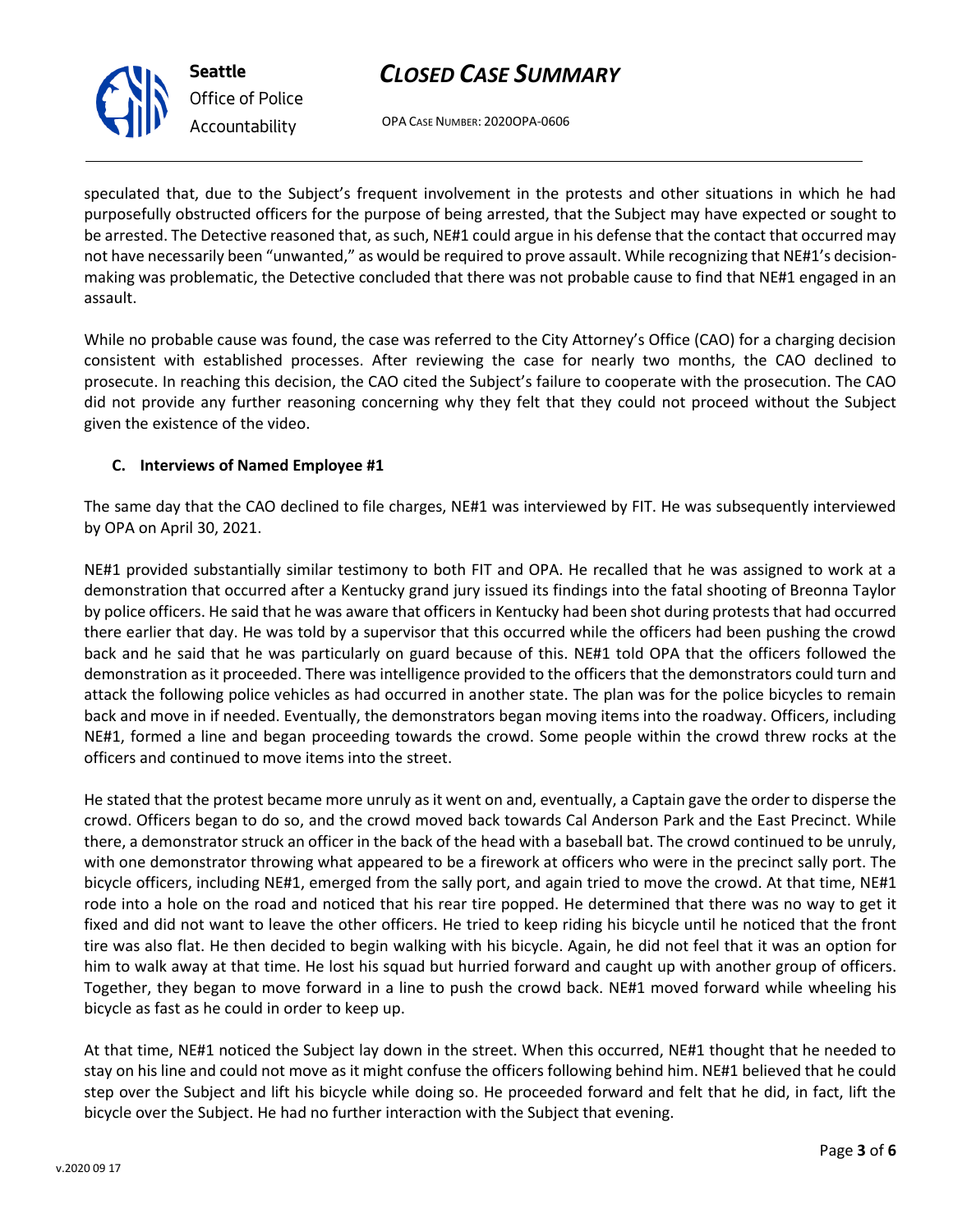OPA CASE NUMBER: 2020OPA-0606

He ultimately returned to the South Precinct where he got a call from a supervisor. That supervisor asked him if he had run his bicycle over anyone. NE#1 recalled stepping over the Subject but denied running over anyone. The supervisor told him to wait at the precinct until he was contacted by another supervisor. That second supervisor told NE#1 that there was going to be a FIT investigation into this incident. He went to the FIT office where he watched the Twitter video. He said that, in his opinion, the video looked "horrible."

OPA asked NE#1 about what his intent was when he stepped over the Subject. NE#1 affirmed that he meant to lift the bicycle over the Subject. NE#1 stated that the bicycle was heavy, but he confirmed that he was strong enough to lift it. He said, however, that a bicycle with two flat tires was hard to maneuver. NE#1 stated that, based on his training, he did not feel that he could move to either side and around the Subject. He explained that, had he deviated from his training, he could have confused the other officers behind him, and that demonstration management often proceeded most smoothly when training was complied with. Also informing his decision to not go around the Subject was his belief that he could just step over him with the bicycle.

When shown the Twitter video, NE#1 contended that he did not intend to make contact to the Subject with the bicycle. He said that, at the time he was stepping over the Subject, he was looking at other demonstrators who were approaching him. He recalled that, at this moment, he was: "moving and repositioning to then grab [his] bicycle by the back seat post, move it around in front of [his body] and protect [himself]." When asked about the Twitter video showing significant clearance on his right side, he said that this was not what he remembered perceiving at the time.

### **ANALYSIS AND CONCLUSIONS:**

### **Named Employee #1 - Allegation #1**

## *Allegation #1 – 5.001 - Standards and Duties 2. Employees Must Adhere to Laws, City Policy and Department Policy*

SPD Policy 5.001-POL-2 requires that employees adhere to laws, City policy, and Department policy. It was alleged that NE#1's conduct may have constituted a criminal assault.

In assessing whether NE#1 committed a crime, the KCSO Detective determined that there was insufficient probable cause. In making this decision, he relied on three main factors: (1) the difficulty of proving that NE#1 had the intent to harm the subject particularly given his potential alternate explanations; (2) the fact that NE#1 had the legal authority to use some force at the time; and (3) that the Subject did not consider himself a victim and did not want NE#1 or anyone else to be prosecuted.

Of these three, OPA places less significance on the latter two than the Detective. First, that NE#1 could have used force to move the Subject would not provide any justification for striking him purposefully with the bicycle. Second, that the Subject did not want to cooperate and was not seeking a prosecution does not, by itself, alter the determination of whether or not NE#1 engaged in criminality. However, with regard to the first factor, OPA agrees that if criminal intent could not be established, it would prevent criminal charges from being brought against NE#1.

In evaluating NE#1's intent, the Detective noted that he did not have the benefit of speaking with NE#1, but the Detective opined on what some of NE#1's various defenses could be surrounding his actions. NE#1 made many of those same arguments at his OPA interview.



**Seattle** *Office of Police Accountability*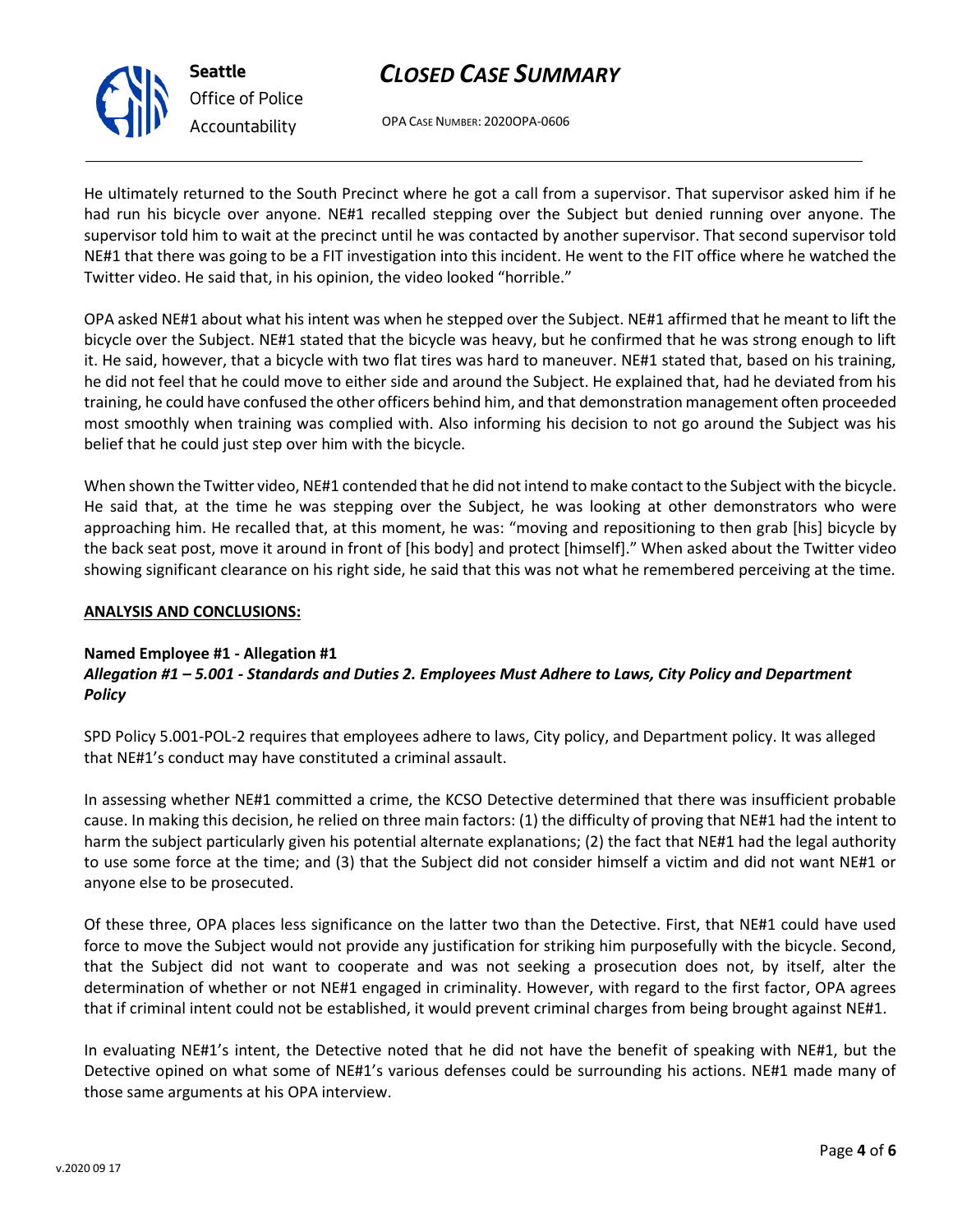

*Office of Police Accountability*

# *CLOSED CASE SUMMARY*

OPA CASE NUMBER: 2020OPA-0606

In this case, where both the Detective and the CAO determined that there was an insufficient basis to criminally charge NE#1, OPA believes that, while not prohibited, it is limited from reaching a contrary decision. OPA finds the decision of the CAO to be particularly significant given that it assessed the same video as viewed by OPA and it did not feel that it could file charges. Given this, and based on the totality of the evidence, OPA ultimately defers to the determinations of the Detective and the CAO and recommends that this allegation be Not Sustained – Unfounded.

Recommended Finding: **Not Sustained (Unfounded)**

# **Named Employee #1 - Allegation #2** *8.200 – Using Force 2. Use of Force: When Prohibited*

SPD Policy 8.200-POL-2 governs when force is prohibited.

NE#1 told OPA that he intended to proceed on his same route after seeing the Subject lay on the ground and that he intended to step over the Subject and lift his bicycle while doing so. In addition, when stepping over the Subject, he intended to shift his bicycle to be in a position to allow him to make contact with the demonstrators who were approaching him. To this end, the video was clear that, immediately after stepping over the Subject, NE#1 was confronted by a demonstrator and swung his bicycle forward to move that individual back. While admitting that the Twitter video looked "horrible," NE#1 denied that he intended to make any contact to the Subject with the bicycle and that this was completely inadvertent.

OPA believes that the decision to step over the Subject, rather than to go around him, was a bad one. The video indicates – despite NE#1's recollection – that there was more than enough room for NE#1 to have stepped to one side or the other to make sure that he avoided the Subject. Moreover, while NE#1 denied that he intended to make contact with the Subject, the video is compelling evidence to the contrary. Again, when looking at the video, there is no indication that he ever lifted the bicycle while walking over the Subject. This is compared to immediately afterward when he moved past the Subject and lifted up the bicycle to push another demonstrator back. Given this, OPA finds that, as determined by the KSCO Detective, the contact with the Subject was intentional.

OPA does not need to establish criminal intent on NE#1's part to find that his force – rolling over the Subject with the wheels of his bicycle – was impermissible. OPA only needs to show that it was an intentional act on NE#1's part, regardless of whether he meant to cause harm to the Subject. Moreover, OPA does not see any credible assertion that rolling over a prone person lying on the ground with the wheels of a bicycle – flat or not – is appropriate force under SPD policy. There is no legitimate law enforcement need to use such force. It did not serve to move the Subject and the Subject posed no appreciable risk to NE#1 at the time. Indeed, NE#1 did not make either argument.

Instead, NE#1 simply claims that it was an unintentional act. OPA does not believe that NE#1's recollection of this event is the result of dishonesty on his part. For reasons unknown to OPA, NE#1 clearly feels that he did not intentionally strike the Complainant. However, such a belief, even if convincingly articulated and strongly held by NE#1, cannot serve to overcome the clear video evidence in this case.

When assessing the video, OPA is left with no possible conclusion other than that NE#1 intentionally rolled his bicycle over the head of the Subject. This was force without any legal authority underpinning it and, in this respect, it was improper and prohibited under SPD policy. Accordingly, OPA recommends that this allegation be Sustained.